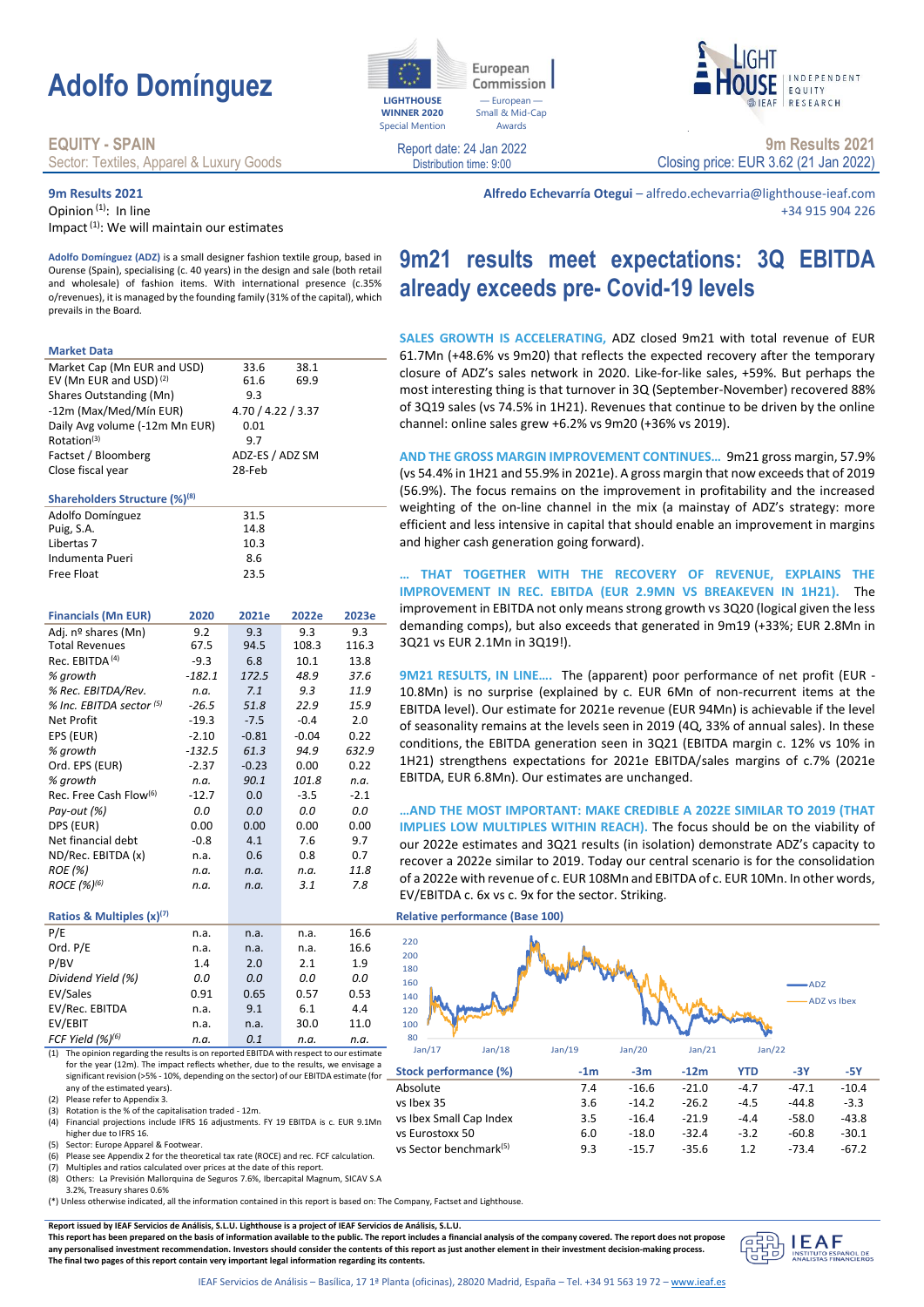

### **9m Results 2021**

### *Table 1. 9m Results 2021*

|                                 | 9m <sub>21</sub> |                  | 9m21 Real      |        | 9m21 Real   |        | 2021e vs  |        | 3Q21 vs   |
|---------------------------------|------------------|------------------|----------------|--------|-------------|--------|-----------|--------|-----------|
| <b>EUR Mn</b>                   | Real             | 9 <sub>m20</sub> | <b>vs 9m20</b> | 9m19   | vs 9m19     | 2021e  | 2020      | 3Q21   | 3Q20      |
| <b>Total Revenues</b>           | 61.7             | 41.5             | 48.6%          | 78.1   | $-21.0%$    | 94.5   | 40.1%     | 21.9   | 46.1%     |
| <b>Sales</b>                    | 60.4             | 40.5             | 49.0%          | 76.6   | $-21.2%$    | 93.0   | 41.0%     |        |           |
| Other income                    | 1.3              | 1.0              | 32.2%          | 1.5    | $-10.2%$    | 1.5    | 2.5%      |        |           |
| <b>Gross Margin</b>             | 35.8             | 21.0             | 70.7%          | 46.4   | $-22.9%$    | 52.9   | 64.2%     | 14.1   | 66.1%     |
| <b>Gross Margin/Revenues</b>    | 57.9%            | 50.4%            | 7.5 p.p.       | 59.4%  | $-1.5 p.p.$ | 55.9%  | 8.2 p.p.  | 64.4%  |           |
| Recurrent EBITDA <sup>(1)</sup> | 2.9              | (5.6)            | 151.8%         | 5.5    | $-47.0%$    | 6.8    | 172.5%    | 2.6    | 238.4%    |
| Rec. EBITDA/Revenues            | 4.7%             | $-13.5%$         | 18.2 p.p.      | 7.0%   | $-2.3 p.p.$ | 7.1%   | 21.0 p.p. | 12.0%  | 24.7 p.p. |
| <b>EBITDA</b>                   | (2.7)            | (5.6)            | 51.0%          | 5.5    | n.a.        | 1.8    | 126.3%    | 2.8    | 248.7%    |
| <b>EBITDA/Revenues</b>          | $-4.4%$          | $-13.5%$         | 9.0 p.p.       | 7.0%   | n.a.        | 1.9%   | 12.0 p.p. | 12.9%  | 25.6 p.p. |
| EBIT                            | (9.5)            | (13.6)           | 30.3%          | (1.0)  | n.a.        | $-6.2$ | 64.6%     | 0.4    | 110%      |
| <b>PBT</b>                      | (10.7)           | (15.1)           | 29.1%          | (1.6)  | n.a.        | $-7.1$ | 63.4%     | 0.1    | 102.7%    |
| <b>NP</b>                       | (10.8)           | (15.0)           | 27.6%          | (2.1)  | n.a.        | $-7.5$ | 61.1%     | $-0.1$ | 98%       |
| Points of sale                  | 349              | 348              | 0.3%           | 391    | $-10.7%$    | 352    | 2.9%      |        |           |
| <b>Net Debt</b>                 | n.a.             | $1.6\,$          | n.a.           | $-3.2$ | n.a.        | 4.1    | n.a.      |        |           |

Note 1: Recurrent EBITDA adjusted to strip out the impacto of EUR 5.6Mn in non recurrent expenses.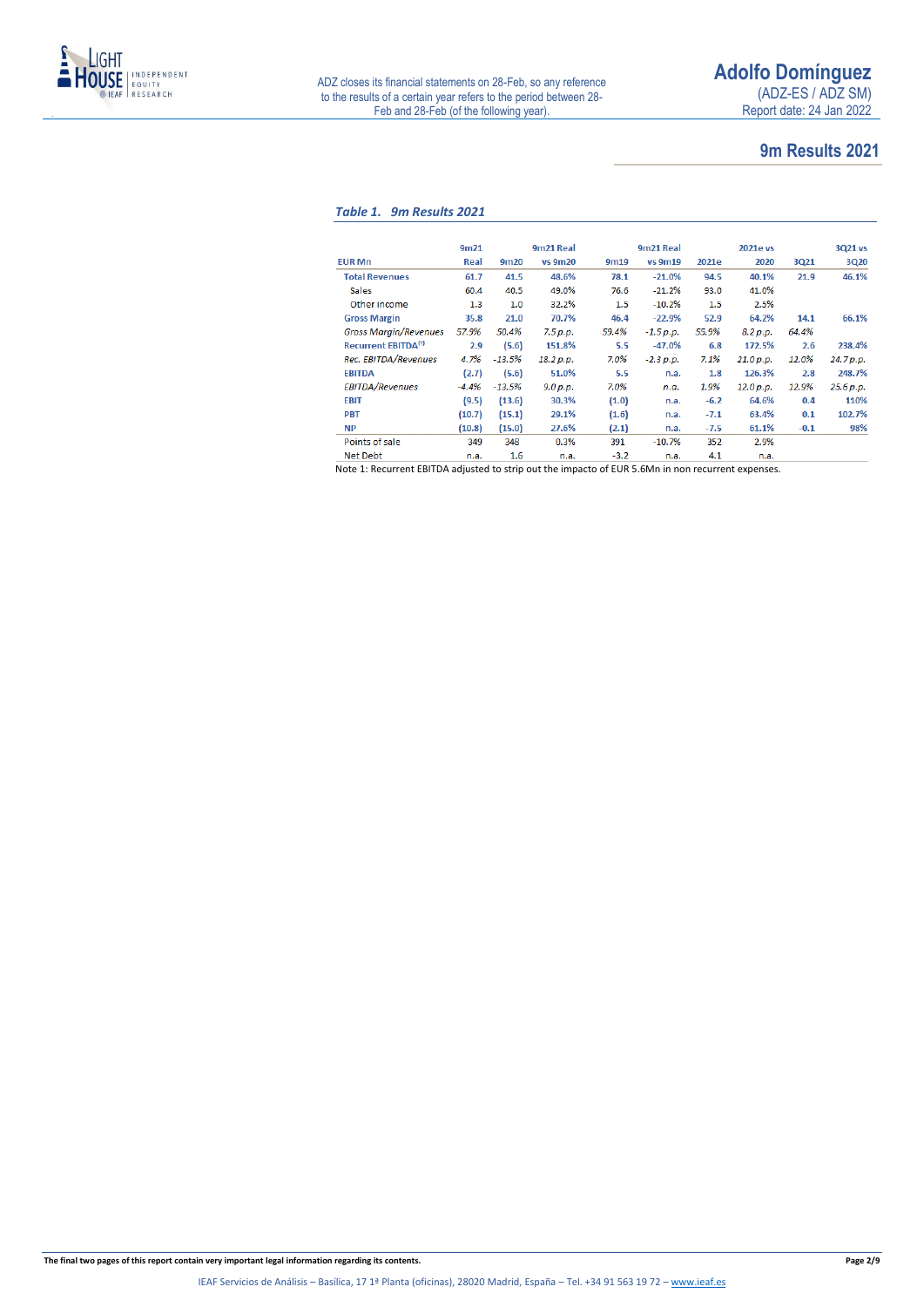

### **Valuation inputs**

### *Inputs for the DCF Valuation Approach*

|                                | 2021e | 2022e                              | 2023e | <b>Terminal</b><br>Value $(1)$ |                  |                   |
|--------------------------------|-------|------------------------------------|-------|--------------------------------|------------------|-------------------|
| Free Cash Flow "To the Firm"   | 1.3   | (1.8)                              | (0.3) | n.a.                           |                  |                   |
| <b>Market Cap</b>              | 33.6  | At the date of this report         |       |                                |                  |                   |
| Net financial debt             | 6.7   | Debt net of Cash (6m Results 2021) |       |                                |                  |                   |
|                                |       |                                    |       |                                | <b>Best Case</b> | <b>Worst Case</b> |
| Cost of Debt                   | 3.1%  | Net debt cost                      |       |                                | 2.9%             | 3.4%              |
| Tax rate (T)                   | 20.0% | T (Normalised tax rate)            |       |                                | $\equiv$         | $=$               |
| Net debt cost                  | 2.5%  | $Kd = Cost of Net Det * (1-T)$     |       |                                | 2.3%             | 2.7%              |
| Risk free rate (rf)            | 0.6%  | Rf (10y Spanish bond yield)        |       |                                | $\equiv$         | $\equiv$          |
| Equity risk premium            | 8.0%  | R (own estimate)                   |       |                                | 7.5%             | 8.5%              |
| Beta (B)                       | 1.1   | B (own estimate)                   |       |                                | 1.0              | 1.2               |
| <b>Cost of Equity</b>          | 9.4%  | $Ke = Rf + (R * B)$                |       |                                | 8.1%             | 10.8%             |
| Equity / (Equity + Net Debt)   | 83.4% | E (Market Cap as equity value)     |       |                                | Ξ                | $\equiv$          |
| Net Debt / (Equity + Net Debt) | 16.6% | D                                  |       |                                | Ξ                | $=$               |
| <b>WACC</b>                    | 8.3%  | $WACC = Kd * D + Ke * E$           |       |                                | 7.1%             | 9.5%              |
| G "Fair"                       | 2.0%  |                                    |       |                                | 2.5%             | 1.5%              |

(1) The terminal value calculated beyond the last FCF estimate does not reflect the company's growth potential (positive/negative) at the date of publication of this report.

### *Inputs for the Multiples Valuation Approach*

|                                    | <b>Ticker</b>  |          |        | <b>EPS</b> | <b>EV/EBITDA</b> | <b>EBITDA</b> | <b>EV/Sales</b> | <b>Revenues</b> | <b>EBITDA/Sales</b> | <b>FCF Yield</b> | FCF     |
|------------------------------------|----------------|----------|--------|------------|------------------|---------------|-----------------|-----------------|---------------------|------------------|---------|
| Company                            | <b>Factset</b> | Mkt. Cap | P/E21e | 21e-23e    | 21e              | 21e-23e       | 21e             | 21e-23e         | 21e                 | 21e              | 21e-23e |
| <b>SMCP SA</b>                     | SMCP-FR        | 535.8    | 24.5   | 60.0%      | 5.5              | 13.0%         | 1.3             | 8.6%            | 23.2%               | 5.3%             | 40.8%   |
| <b>Ted Baker PLC</b>               | <b>TED-GB</b>  | 209.1    | n.a.   | 77.6%      | 8.0              | 66.7%         | 0.6             | 16.8%           | 8.1%                | n.a.             | 66.9%   |
| Hugo Boss AG                       | BOSS-DE        | 3,712.9  | 29.6   | 32.5%      | 7.9              | 14.6%         | 1.6             | 10.8%           | 20.7%               | 5.3%             | 16.6%   |
| Burberry Group PLC                 | BRBY-GB        | 9,192.9  | 21.7   | 12.0%      | 10.0             | 8.5%          | 2.8             | 7.0%            | 28.3%               | 5.3%             | 7.5%    |
| <b>Affordable Luxury players</b>   |                |          | 25.2   | 45.5%      | 7.8              | 25.7%         | 1.6             | 10.8%           | 20.1%               | 5.3%             | 32.9%   |
| PVH Corp                           | PVH-US         | 5,932.7  | 10.3   | 9.3%       | 8.0              | 3.8%          | 1.1             | 4.9%            | 13.5%               | 5.6%             | 17.8%   |
| Tapestry                           | TPR-US         | 9,003.0  | 12.5   | 10.1%      | 9.1              | 10.0%         | 2.1             | 9.6%            | 22.9%               | 11.8%            | $-5.1%$ |
| Capri Holdings Ltd                 | <b>CPRI-US</b> | 7.108.6  | 10.0   | 14.9%      | 9.0              | 10.5%         | 2.0             | 9.2%            | 22.4%               | 8.0%             | 8.5%    |
| Kering                             | <b>KER-FR</b>  | 83,394.6 | 27.8   | 14.3%      | 14.4             | 11.1%         | 5.2             | 9.6%            | 36.1%               | 3.7%             | 15.6%   |
| <b>Specialised Retail Holdings</b> |                |          | 15.2   | 12.1%      | 10.1             | 8.8%          | 2.6             | 8.3%            | 23.7%               | 7.3%             | 9.2%    |
| <b>ADZ</b>                         | ADZ-ES         | 33.6     | n.a.   | 50.6%      | 9.1              | n.a.          | 0.7             | 10.9%           | 1.9%                | 0.1%             | 35.0%   |

### *Free Cash Flow sensitivity analysis (2022e)*

### **A) Rec. EBITDA and EV/EBITDA sensitivity to changes in EBITDA/Sales**

| <b>Scenario</b> | <b>EBITDA/Sales 22e</b> | <b>EBITDA 22e</b> | EV/EBITDA 22e |
|-----------------|-------------------------|-------------------|---------------|
| <b>Max</b>      | 10.2%                   | 11.0              | 5.6x          |
| <b>Central</b>  | 9.3%                    | 10.1              | 6.1x          |
| Min             | 8.4%                    | 9.1               | 6.8x          |

### **B) Rec. FCF and Rec. FCF - Yield sensitivity to changes in EBITDA and CAPEX/sales**

| <b>Rec. FCF EUR Mn</b> |       | <b>CAPEX/Sales 22e</b> |       |
|------------------------|-------|------------------------|-------|
| <b>EBITDA 22e</b>      | 2.0%  | 2.2%                   | 2.4%  |
| 11.0                   | (2.3) | (2.5)                  | (2.7) |
| 10.1                   | (3.3) | (3.5)                  | (3.7) |
| 9.1                    | (4.3) | (4.5)                  | (4.7) |

**The final two pages of this report contain very important legal information regarding its contents. Page 3/9**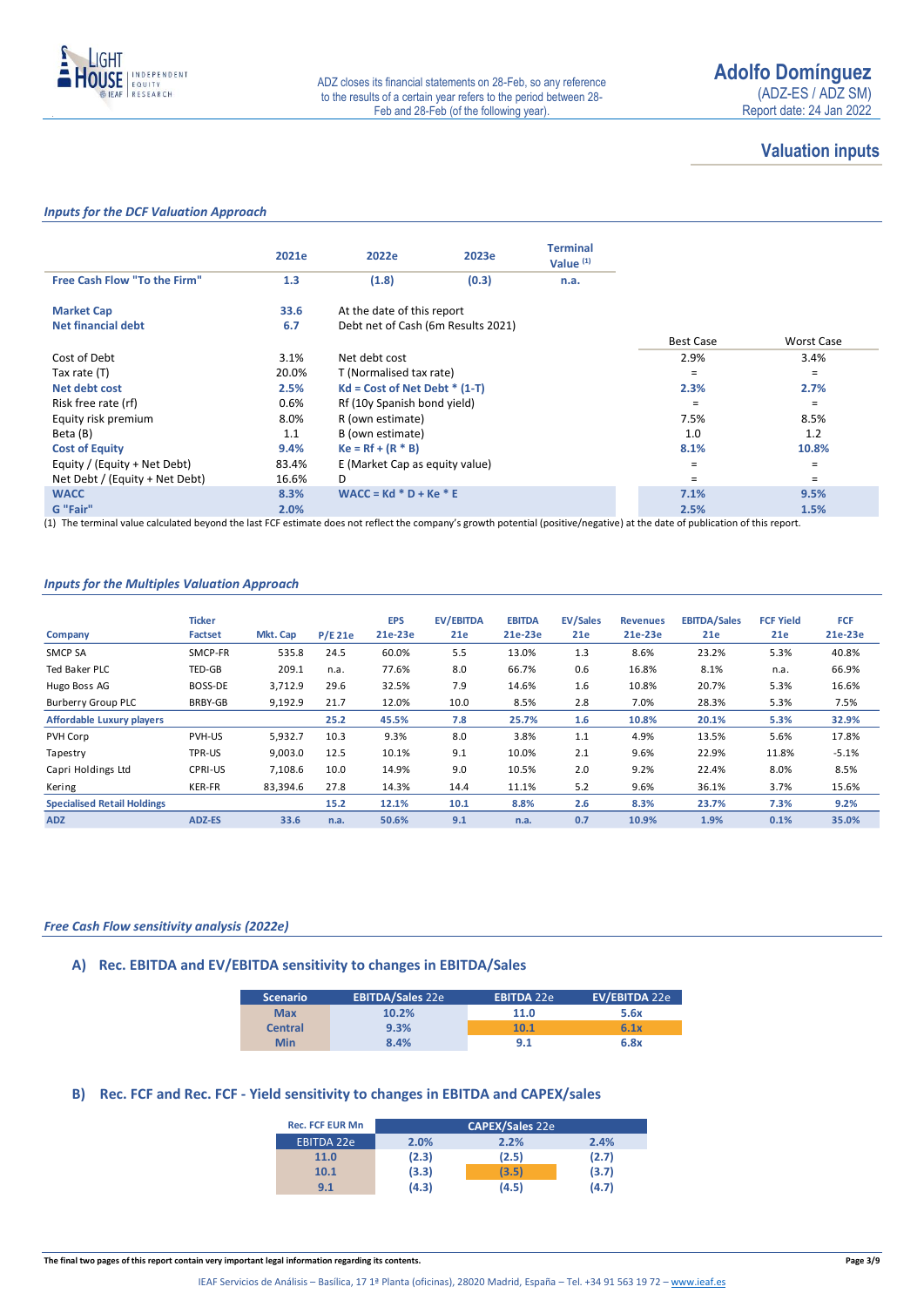

## Appendix 1. Financial Projections<sup>(1)</sup>

| <b>Balance Sheet (EUR Mn)</b>                                        | 2016                     | 2017                     | 2018                     | 2019                     | 2020                     | 2021e                                                | 2022e                                                | 2023e                                      |          |             |
|----------------------------------------------------------------------|--------------------------|--------------------------|--------------------------|--------------------------|--------------------------|------------------------------------------------------|------------------------------------------------------|--------------------------------------------|----------|-------------|
| Intangible assets                                                    | 1.6                      | 0.9                      | 0.8                      | 34.9                     | 28.3                     | 28.1                                                 | 27.8                                                 | 27.5                                       |          |             |
| <b>Fixed assets</b>                                                  | 16.6                     | 12.3                     | 10.6                     | 10.6                     | 10.1                     | 10.6                                                 | 11.4                                                 | 12.3                                       |          |             |
| <b>Other Non Current Assets</b>                                      | 8.2                      | 8.5                      | 8.1                      | 0.8                      | 1.2                      | 1.2                                                  | 1.2                                                  | 1.2                                        |          |             |
| <b>Financial Investments</b>                                         | 5.1                      | 5.0                      | $5.2$                    | 5.9                      | 4.7                      | 4.7                                                  | 4.7                                                  | 4.7                                        |          |             |
| Goodwill & Other Intangilbles                                        | $\overline{\phantom{a}}$ | $\overline{\phantom{a}}$ | $\blacksquare$           | $\blacksquare$           | $\omega$                 | $\Box$                                               | $\blacksquare$                                       | $\blacksquare$                             |          |             |
| <b>Current assets</b>                                                | 44.4                     | 36.2                     | 36.2                     | 38.0                     | 30.5                     | 30.4                                                 | 34.4                                                 | 36.6                                       |          |             |
| <b>Total assets</b>                                                  | 75.9                     | 62.9                     | 60.8                     | 90.2                     | 74.8                     | 74.9                                                 | 79.4                                                 | 82.3                                       |          |             |
| Equity                                                               | 59.4                     | 52.3                     | 52.2                     | 44.2                     | 24.0                     | 16.5                                                 | 16.1                                                 | 18.1                                       |          |             |
| Minority Interests                                                   | 1.1                      | 0.7                      | 0.8                      | 0.9                      | 1.0                      | 1.1                                                  | 1.2                                                  | 1.2                                        |          |             |
| Provisions & Other L/T Liabilities                                   | $\blacksquare$           | $\blacksquare$           | $\blacksquare$           | 34.2                     | 28.2                     | 28.2                                                 | 28.2                                                 | 28.2                                       |          |             |
| <b>Other Non Current Liabilities</b>                                 | 0.6                      | 0.6                      | 1.0                      | 1.5                      | 1.4                      | 1.4                                                  | 1.4                                                  | 1.4                                        |          |             |
| Net financial debt                                                   | (6.1)                    | (9.9)                    | (12.0)                   | (10.0)                   | (0.8)                    | 4.1                                                  | 7.6                                                  | 9.7                                        |          |             |
| <b>Current Liabilities</b>                                           | 20.9                     | 19.2                     | 18.9                     | 19.3                     | 20.9                     | 23.6                                                 | 24.9                                                 | 23.5                                       |          |             |
| <b>Equity &amp; Total Liabilities</b>                                | 75.9                     | 62.9                     | 60.8                     | 90.2                     | 74.8                     | 74.9                                                 | 79.4                                                 | 82.3                                       |          |             |
|                                                                      |                          |                          |                          |                          |                          |                                                      |                                                      |                                            |          | <b>CAGR</b> |
| <b>P&amp;L (EUR Mn)</b>                                              | 2016                     | 2017                     | 2018                     | 2019                     | 2020                     | 2021e                                                | 2022e                                                | 2023e                                      | 16-20    | 20-23e      |
| <b>Total Revenues</b>                                                | 113.2                    | 117.0                    | 114.9                    | 117.3                    | 67.5                     | 94.5                                                 | 108.3                                                | 116.3                                      | $-12.1%$ | 19.9%       |
| <b>Total Revenues growth</b>                                         | 4.4%                     | 3.3%                     | $-1.7%$                  | 2.0%                     | $-42.5%$                 | 40.1%                                                | 14.5%                                                | 7.4%                                       |          |             |
| COGS                                                                 | (47.7)                   | (49.0)                   | (47.3)                   | (50.6)                   | (35.3)                   | (41.7)                                               | (47.5)                                               | (50.4)                                     |          |             |
| <b>Gross Margin</b>                                                  | 65.5                     | 68.0                     | 67.6                     | 66.7                     | 32.2                     | 52.9                                                 | 60.8                                                 | 65.9                                       | $-16.3%$ | 27.0%       |
| <b>Gross Margin/Revenues</b>                                         | 57.8%                    | 58.1%                    | 58.8%                    | 56.9%                    | 47.7%                    | 55.9%                                                | 56.1%                                                | 56.7%                                      |          |             |
| Personnel Expenses                                                   | (42.5)                   | (39.8)                   | (38.1)                   | (36.7)                   | (22.7)                   | (27.1)                                               | (31.3)                                               | (32.2)                                     |          |             |
| <b>Other Operating Expenses</b>                                      | (31.5)                   | (30.4)                   | (27.1)                   | (18.7)                   | (18.8)                   | (19.0)                                               | (19.4)                                               | (19.9)                                     |          |             |
| <b>Recurrent EBITDA</b>                                              | (8.6)                    | (2.2)                    | 2.5                      | 11.3                     | (9.3)                    | 6.8                                                  | 10.1                                                 | 13.8                                       | $-2.2%$  | 51.6%       |
| Recurrent EBITDA growth                                              | 43.2%                    | 74.2%                    | 212.4%                   | 357.2%                   | $-182.1%$                | 172.5%                                               | 48.9%                                                | 37.6%                                      |          |             |
| Rec. EBITDA/Revenues                                                 | n.a.<br>$\blacksquare$   | n.a.<br>$\blacksquare$   | 2.2%                     | 9.7%                     | n.a.                     | 7.1%                                                 | 9.3%                                                 | 11.9%                                      |          |             |
| Restructuring Expense & Other non-rec.<br><b>EBITDA</b>              | (8.6)                    | (2.2)                    | (1.2)<br>1.3             | $\blacksquare$<br>11.3   | 2.5<br>(6.8)             | (5.0)<br>1.8                                         | $\overline{\phantom{a}}$<br>10.1                     | $\overline{\phantom{a}}$<br>13.8           | 5.5%     | 59.2%       |
| Depreciation & Provisions                                            | (4.0)                    | (2.9)                    | (1.9)                    | (2.1)                    | (2.1)                    | (1.8)                                                | (1.8)                                                | (1.9)                                      |          |             |
| Capitalized Expense                                                  | $\blacksquare$           | $\overline{\phantom{a}}$ | $\blacksquare$           | $\overline{\phantom{a}}$ | $\blacksquare$           | $\overline{\phantom{a}}$                             | $\sim$                                               | $\overline{\phantom{a}}$                   |          |             |
| Rentals (IFRS 16 impact)                                             |                          | $\overline{\phantom{a}}$ | $\overline{\phantom{a}}$ | (8.3)                    | (8.7)                    | (6.2)                                                | (6.2)                                                | (6.4)                                      |          |             |
| <b>EBIT</b>                                                          | (12.5)                   | (5.1)                    | (0.6)                    | 1.0                      | (17.6)                   | (6.2)                                                | 2.0                                                  | 5.6                                        | $-8.9%$  | 32.4%       |
| <b>EBIT growth</b>                                                   | 55.1%                    | 59.5%                    | 88.2%                    | 259.0%                   | n.a.                     | 64.6%                                                | 132.9%                                               | 173.5%                                     |          |             |
| <b>EBIT/Revenues</b>                                                 | n.a.                     | n.a.                     | n.a.                     | 0.8%                     | n.a.                     | n.a.                                                 | 1.9%                                                 | 4.8%                                       |          |             |
| Impact of Goodwill & Others                                          | $\overline{\phantom{a}}$ | $\blacksquare$           | $\overline{\phantom{a}}$ | $\overline{\phantom{a}}$ | $\overline{\phantom{a}}$ | $\overline{\phantom{a}}$                             | $\blacksquare$                                       | $\overline{\phantom{a}}$                   |          |             |
| Net Financial Result                                                 | (0.2)                    | (1.6)                    | 0.5                      | (0.9)                    | (1.7)                    | (0.8)                                                | (1.9)                                                | (2.6)                                      |          |             |
| Income by the Equity Method                                          |                          | $\blacksquare$           | $\overline{\phantom{a}}$ | $\overline{\phantom{a}}$ | $\overline{\phantom{a}}$ | $\overline{\phantom{a}}$                             | $\overline{\phantom{a}}$                             | $\overline{\phantom{a}}$                   |          |             |
| <b>Ordinary Profit</b>                                               | (12.8)                   | (6.7)                    | (0.1)                    | 0.0                      | (19.3)                   | (7.1)                                                | 0.2                                                  | 3.0                                        | $-10.9%$ | 29.2%       |
| <b>Ordinary Profit Growth</b>                                        | 57.5%                    | 47.4%                    | 98.0%                    | 105.3%                   | n.a.                     | 63.4%                                                | 102.4%                                               | n.a.                                       |          |             |
| <b>Extraordinary Results</b><br><b>Profit Before Tax</b>             | (0.5)                    | 0.4                      | 1.3                      | ÷,                       | ÷,                       | $\overline{\phantom{a}}$                             | $\blacksquare$                                       | $\blacksquare$<br>3.0                      | $-9.8%$  | 29.2%       |
| <b>Tax Expense</b>                                                   | (13.2)<br>(9.7)          | (6.3)<br>(0.4)           | $1.2$<br>(1.5)           | 0.0<br>(8.2)             | (19.3)<br>(0.0)          | (7.1)<br>(0.4)                                       | 0.2<br>(0.5)                                         | (0.9)                                      |          |             |
| Effective Tax Rate                                                   | n.a.                     | n.a.                     | n.a.                     | n.a.                     | n.a.                     | n.a.                                                 | n.a.                                                 | 30.0%                                      |          |             |
| <b>Minority Interests</b>                                            | 0.2                      | (0.1)                    | (0.1)                    | (0.1)                    | (0.1)                    | (0.1)                                                | (0.1)                                                | (0.1)                                      |          |             |
| <b>Discontinued Activities</b>                                       |                          | $\overline{a}$           |                          | $\overline{\phantom{a}}$ |                          |                                                      |                                                      |                                            |          |             |
| <b>Net Profit</b>                                                    | (22.7)                   | (6.9)                    | (0.5)                    | (8.3)                    | (19.3)                   | (7.5)                                                | (0.4)                                                | 2.0                                        | 3.9%     | 28.2%       |
| Net Profit growth                                                    | $-384.8%$                | 69.8%                    | 92.7%                    | n.a.                     | -132.5%                  | 61.1%                                                | 94.9%                                                | 632.9%                                     |          |             |
| <b>Ordinary Net Profit</b>                                           | (12.6)                   | (6.8)                    | 0.6                      | (0.1)                    | (21.8)                   | (2.2)                                                | 0.0                                                  | 2.0                                        | $-14.8%$ | 27.9%       |
| Ordinary Net Profit growth                                           | 53.3%                    | 45.6%                    | 109.1%                   | $-117.7%$                | n.a.                     | 90.0%                                                | 101.8%                                               | n.a.                                       |          |             |
|                                                                      |                          |                          |                          |                          |                          |                                                      |                                                      |                                            |          | <b>CAGR</b> |
| Cash Flow (EUR Mn)                                                   | 2016                     | 2017                     | 2018                     | 2019                     | 2020                     | 2021e                                                | 2022e                                                | 2023e                                      | 16-20    | 20-23e      |
| <b>Recurrent EBITDA</b>                                              |                          |                          |                          |                          |                          | 6.8                                                  | 10.1                                                 | 13.8                                       | $-2.2%$  | 51.6%       |
| Rentals (IFRS 16 impact)                                             |                          |                          |                          |                          |                          | (6.2)                                                | (6.2)                                                | (6.4)                                      |          |             |
| <b>Working Capital Increase</b>                                      |                          |                          |                          |                          |                          | 2.8                                                  | (2.7)                                                | (3.5)                                      |          |             |
| <b>Recurrent Operating Cash Flow</b>                                 |                          |                          |                          |                          |                          | 3.3                                                  | $1.2$                                                | 3.9                                        | $-1.1%$  | 34.6%       |
| <b>CAPEX</b>                                                         |                          |                          |                          |                          |                          | (2.1)                                                | (2.4)                                                | (2.5)                                      |          |             |
| Net Financial Result affecting the Cash Flow                         |                          |                          |                          |                          |                          | (0.8)                                                | (1.9)                                                | (2.6)                                      |          |             |
| <b>Tax Expense</b>                                                   |                          |                          |                          |                          |                          | (0.4)                                                | (0.5)                                                | (0.9)                                      |          |             |
| <b>Recurrent Free Cash Flow</b>                                      |                          |                          |                          |                          |                          | 0.0                                                  | (3.5)                                                | (2.1)                                      | 0.0%     | 45.3%       |
| Restructuring Expense & Other non-rec.                               |                          |                          |                          |                          |                          | (5.0)                                                | $\overline{\phantom{a}}$                             |                                            |          |             |
| - Acquisitions / + Divestures of assets                              |                          |                          |                          |                          |                          | $\overline{\phantom{a}}$<br>$\overline{\phantom{a}}$ | $\overline{\phantom{a}}$<br>$\overline{\phantom{a}}$ | $\overline{\phantom{a}}$<br>$\blacksquare$ |          |             |
| Extraordinary Inc./Exp. Affecting Cash Flow<br><b>Free Cash Flow</b> |                          |                          |                          |                          |                          | (4.9)                                                | (3.5)                                                | (2.1)                                      | 5.2%     | 41.1%       |
| Capital Increase                                                     |                          |                          |                          |                          |                          | $\overline{\phantom{a}}$                             | $\overline{\phantom{a}}$                             | $\overline{\phantom{a}}$                   |          |             |
| Dividends                                                            |                          |                          |                          |                          |                          | $\overline{\phantom{a}}$                             | $\overline{\phantom{a}}$                             | $\overline{\phantom{a}}$                   |          |             |
| <b>Net Debt Variation</b>                                            |                          |                          |                          |                          |                          | 4.9                                                  | 3.5                                                  | 2.1                                        |          |             |
|                                                                      |                          |                          |                          |                          |                          |                                                      |                                                      |                                            |          |             |

Note 1: Financial projections include IFRS 16 adjustments. FY 19 EBITDA is c. EUR 9.1Mn higher due to IFRS 16.

**The final two pages of this report contain very important legal information regarding its contents. Page 4/9**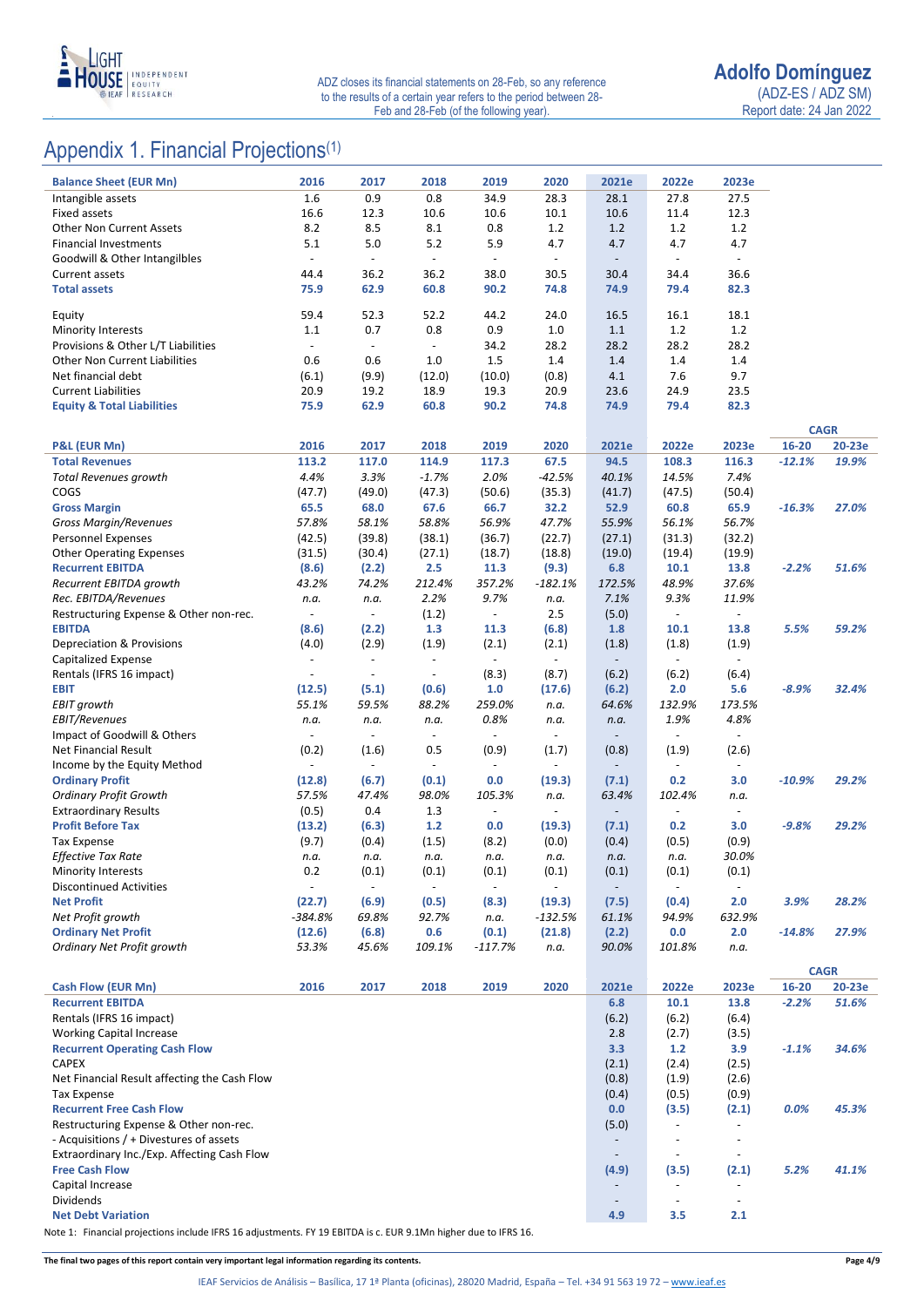

## Appendix 2. Free Cash Flow(1)

|                                                           |                          |                          |                          |                          |                          |                          |                          |          | <b>CAGR</b> |
|-----------------------------------------------------------|--------------------------|--------------------------|--------------------------|--------------------------|--------------------------|--------------------------|--------------------------|----------|-------------|
| A) Cash Flow Analysis (EUR Mn)                            | 2017                     | 2018                     | 2019                     | 2020                     | 2021e                    | 2022e                    | 2023e                    | 17-20    | 20-23e      |
| <b>Recurrent EBITDA</b>                                   | (2.2)                    | 2.5                      | 11.3                     | (9.3)                    | 6.8                      | 10.1                     | 13.8                     | $-61.6%$ | 51.6%       |
| Recurrent EBITDA growth                                   | 74.2%                    | 212.4%                   | 357.2%                   | $-182.1%$                | 172.5%                   | 48.9%                    | 37.6%                    |          |             |
| Rec. EBITDA/Revenues                                      | n.a.                     | 2.2%                     | 9.7%                     | n.a.                     | 7.1%                     | 9.3%                     | 11.9%                    |          |             |
| - Rentals (IFRS 16 impact)                                | $\blacksquare$           | $\overline{\phantom{a}}$ | (8.3)                    | (8.7)                    | (6.2)                    | (6.2)                    | (6.4)                    |          |             |
| +/- Working Capital increase                              | 6.5                      | (0.4)                    | (1.3)                    | 9.0                      | 2.8                      | (2.7)                    | (3.5)                    |          |             |
| = Recurrent Operating Cash Flow                           | 4.3                      | 2.1                      | 1.8                      | (9.0)                    | 3.3                      | 1.2                      | 3.9                      | $-60.1%$ | 34.6%       |
| Rec. Operating Cash Flow growth                           | 149.7%                   | $-50.4%$                 | $-16.8%$                 | $-610.0%$                | 136.9%                   | $-63.7%$                 | 227.6%                   |          |             |
| Rec. Operating Cash Flow / Sales                          | 3.6%                     | 1.8%                     | 1.5%                     | n.a.                     | 3.5%                     | 1.1%                     | 3.4%                     |          |             |
| - CAPEX                                                   | (0.9)                    | (0.8)                    | (2.6)                    | (2.0)                    | (2.1)                    | (2.4)                    | (2.5)                    |          |             |
| - Net Financial Result affecting Cash Flow                | (1.6)                    | 0.5                      | (0.9)                    | (1.7)                    | (0.8)                    | (1.9)                    | (2.6)                    |          |             |
| - Taxes                                                   | (0.4)                    | (1.5)                    | (0.6)                    | (0.0)                    | (0.4)                    | (0.5)                    | (0.9)                    |          |             |
| = Recurrent Free Cash Flow                                | 1.3                      | 0.2                      | (2.3)                    | (12.7)                   | 0.0                      | (3.5)                    | (2.1)                    | n.a.     | 45.3%       |
| Rec. Free Cash Flow growth                                | 110.2%                   | $-83.7%$                 | n.a.                     | -452.6%                  | 100.3%                   | n.a.                     | 40.4%                    |          |             |
| Rec. Free Cash Flow / Revenues                            | 1.1%                     | 0.2%                     | n.a.                     | n.a.                     | 0.0%                     | n.a.                     | n.a.                     |          |             |
| - Restructuring expenses & others                         | $\overline{\phantom{a}}$ | (1.2)                    | $\overline{\phantom{a}}$ | 2.5                      | (5.0)                    | $\overline{\phantom{a}}$ |                          |          |             |
| - Acquisitions / + Divestments                            | 3.2                      | 2.6                      | $\overline{\phantom{a}}$ | $\overline{\phantom{m}}$ | $\overline{\phantom{a}}$ | $\overline{\phantom{a}}$ |                          |          |             |
| +/- Extraordinary Inc./Exp. affecting Cash Flow           | $\overline{\phantom{a}}$ | $\blacksquare$           | $\blacksquare$           |                          | $\overline{\phantom{a}}$ | $\overline{\phantom{a}}$ |                          |          |             |
| = Free Cash Flow                                          | 4.5                      | 1.6                      | (2.3)                    | (10.2)                   | (4.9)                    | (3.5)                    | (2.1)                    | $-62.0%$ | 41.1%       |
| Free Cash Flow growth                                     | 135.9%                   | -64.3%                   | -242.3%                  | -343.9%                  | 51.7%                    | 29.0%                    | 40.4%                    |          |             |
| Recurrent Free Cash Flow - Yield (s/Mkt Cap)              | 3.9%                     | 0.6%                     | n.a.                     |                          | 0.1%                     | n.a.                     |                          |          |             |
| Free Cash Flow Yield (s/Mkt Cap)                          | 13.5%                    | 4.8%                     | n.a.                     | n.a.<br>n.a.             | n.a.                     | n.a.                     | n.a.<br>n.a.             |          |             |
|                                                           |                          |                          |                          |                          |                          |                          |                          |          |             |
| <b>B) Analytical Review of Annual Recurrent Free Cash</b> |                          |                          |                          |                          |                          |                          |                          |          |             |
| <b>Flow Performance (Eur Mn)</b>                          | 2017                     | 2018                     | 2019                     | 2020                     | 2021e                    | 2022e                    | 2023e                    |          |             |
| <b>Recurrent FCF(FY - 1)</b>                              | (12.7)                   | 1.3                      | 0.2                      | (2.3)                    | (12.7)                   | 0.0                      | (3.5)                    |          |             |
| EBITDA impact from revenue increase                       | (0.3)                    | 0.0                      | 0.1                      | (4.8)                    | (3.7)                    | 1.0                      | 0.7                      |          |             |
| EBITDA impact from EBITDA/Sales variation                 | 6.6                      | 4.6                      | 8.8                      | (15.8)                   | 19.8                     | 2.3                      | 3.0                      |          |             |
| = Recurrent EBITDA variation                              | 6.3                      | 4.7                      | 8.9                      | (20.7)                   | 16.1                     | 3.3                      | 3.8                      |          |             |
| - Rentals (IFRS 16 impact) variation impact               | $\overline{\phantom{a}}$ | $\Box$                   | (8.3)                    | (0.4)                    | 2.4                      | 0.0                      | (0.2)                    |          |             |
| +/- Working capital variation impact                      | 6.5                      | (6.8)                    | (1.0)                    | 10.3                     | (6.2)                    | (5.5)                    | (0.9)                    |          |             |
| = Recurrent Operating Cash Flow variation                 | 12.8                     | (2.1)                    | (0.4)                    | (10.7)                   | 12.3                     | (2.1)                    | 2.7                      |          |             |
| +/- CAPEX impact                                          | 1.1                      | 0.0                      | (1.7)                    | 0.5                      | (0.0)                    | (0.3)                    | (0.2)                    |          |             |
| +/- Financial result variation                            | (1.4)                    | 2.1                      | (1.4)                    | (0.8)                    | 0.9                      | (1.0)                    | (0.7)                    |          |             |
| $+/-$ Tax impact                                          | 1.5                      | (1.1)                    | 1.0                      | 0.5                      | (0.4)                    | (0.1)                    | (0.4)                    |          |             |
| = Recurrent Free Cash Flow variation                      | 14.0                     | (1.1)                    | (2.5)                    | (10.4)                   | 12.7                     | (3.5)                    | 1.4                      |          |             |
|                                                           |                          |                          |                          |                          |                          |                          |                          |          |             |
| <b>Recurrent Free Cash Flow</b>                           | 1.3                      | 0.2                      | (2.3)                    | (12.7)                   | 0.0                      | (3.5)                    | (2.1)                    |          |             |
|                                                           |                          |                          |                          |                          |                          |                          |                          |          | <b>CAGR</b> |
| C) "FCF to the Firm" (pre debt service) (EUR Mn)          | 2017                     | 2018                     | 2019                     | 2020                     | 2021e                    | 2022e                    | 2023e                    | 17-20    | 20-23e      |
| <b>EBIT</b>                                               | (5.1)                    | (0.6)                    | 1.0                      | (17.6)                   | (6.2)                    | 2.0                      | 5.6                      | $-51.3%$ | 32.4%       |
| * Theoretical Tax rate                                    | 0.0%                     | 0.0%                     | 30.0%                    | 0.0%                     | 0.0%                     | 30.0%                    | 30.0%                    |          |             |
| = Taxes (pre- Net Financial Result)                       | $\overline{\phantom{a}}$ | $\overline{\phantom{a}}$ | (0.3)                    |                          | $\overline{\phantom{m}}$ | (0.6)                    | (1.7)                    |          |             |
|                                                           |                          |                          |                          |                          |                          |                          |                          |          |             |
| <b>Recurrent EBITDA</b>                                   | (2.2)                    | 2.5                      | 11.3                     | (9.3)                    | 6.8                      | 10.1                     | 13.8                     | $-61.6%$ | 51.6%       |
| - Rentals (IFRS 16 impact)                                | $\blacksquare$           | $\overline{\phantom{a}}$ | (8.3)                    | (8.7)                    | (6.2)                    | (6.2)                    | (6.4)                    |          |             |
| +/- Working Capital increase                              | 6.5                      | (0.4)                    | (1.3)                    | 9.0                      | 2.8                      | (2.7)                    | (3.5)                    |          |             |
| = Recurrent Operating Cash Flow                           | 4.3                      | 2.1                      | 1.8                      | (9.0)                    | 3.3                      | $1.2$                    | 3.9                      | $-60.1%$ | 34.6%       |
| - CAPEX                                                   | (0.9)                    | (0.8)                    | (2.6)                    | (2.0)                    | (2.1)                    | (2.4)                    | (2.5)                    |          |             |
| - Taxes (pre- Financial Result)                           | $\overline{\phantom{a}}$ | $\overline{\phantom{a}}$ | (0.3)                    | $\overline{\phantom{a}}$ | $\overline{\phantom{a}}$ | (0.6)                    | (1.7)                    |          |             |
| = Recurrent Free Cash Flow (To the Firm)                  | 3.4                      | 1.3                      | (1.1)                    | (11.0)                   | 1.3                      | (1.8)                    | (0.3)                    | -73.9%   | 70.9%       |
| Rec. Free Cash Flow (To the Firm) growth                  | 131.9%                   | $-62.3%$                 | $-185.5%$                | -912.0%                  | 111.4%                   | $-240.8%$                | 84.6%                    |          |             |
| Rec. Free Cash Flow (To the Firm) / Revenues              | 2.9%                     | 1.1%                     | n.a.                     | n.a.                     | 1.3%                     | n.a.                     | n.a.                     |          |             |
| - Acquisitions / + Divestments                            | 3.2                      | 2.6                      | $\overline{\phantom{a}}$ | $\overline{\phantom{m}}$ | $\overline{\phantom{a}}$ | $\overline{\phantom{a}}$ | $\overline{\phantom{a}}$ |          |             |
| +/- Extraordinary Inc./Exp. affecting Cash Flow           | $\overline{\phantom{a}}$ | $\overline{\phantom{a}}$ | $\overline{\phantom{a}}$ | $\overline{\phantom{m}}$ | $\overline{\phantom{a}}$ | $\overline{\phantom{a}}$ | $\overline{\phantom{a}}$ |          |             |
| = Free Cash Flow "To the Firm"                            | 6.6                      | 3.9                      | (1.1)                    | (11.0)                   | 1.3                      | (1.8)                    | (0.3)                    | $-54.2%$ | 70.9%       |
| Free Cash Flow (To the Firm) growth                       | 163.0%                   | -41.3%                   | -128.0%                  | -912.0%                  | 111.4%                   | -240.8%                  | 84.6%                    |          |             |
| Rec. Free Cash Flow To the Firm Yield (o/EV)              | 5.5%                     | 2.1%                     | n.a.                     | n.a.                     | 2.0%                     | n.a.                     | n.a.                     |          |             |
| Free Cash Flow "To the Firm" - Yield (o/EV)               | 10.7%                    | 6.3%                     | n.a.                     | n.a.                     | 2.0%                     | n.a.                     | n.a.                     |          |             |
|                                                           |                          |                          |                          |                          |                          |                          |                          |          |             |

Note 1: Financial projections include IFRS 16 adjustments. FY 19 EBITDA is c. EUR 9.1Mn higher due to IFRS 16.

**The final two pages of this report contain very important legal information regarding its contents. Page 5/9**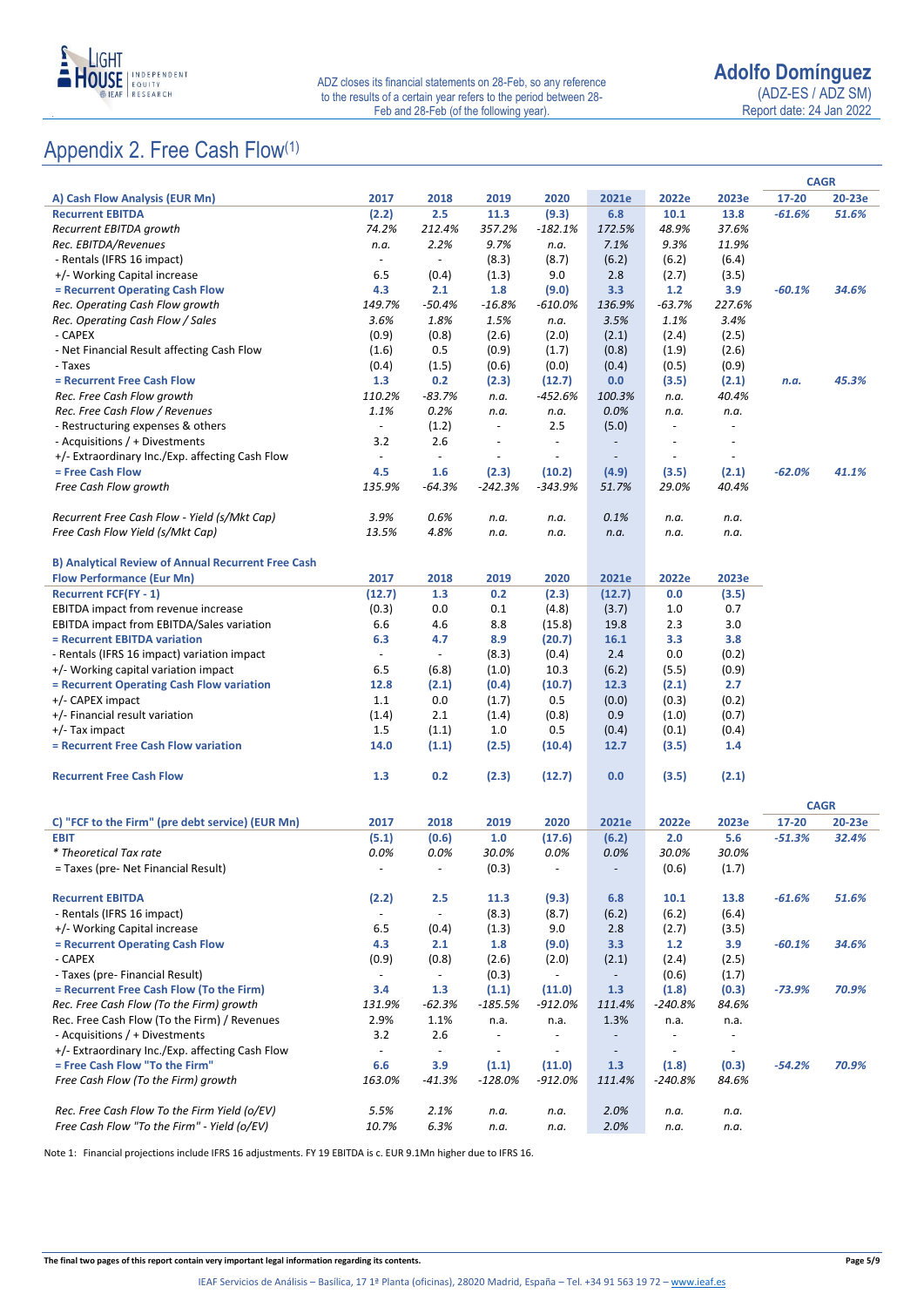

### *Recurrent Free Cash Flow accumulated variation analysis (2016 - 2020)*



*Recurrent Free Cash Flow accumulated variation analysis (2020 - 2023e)*









## Appendix 3. EV breakdown at the date of this report

|                                                     | <b>EUR Mn</b> | <b>Source</b>               |
|-----------------------------------------------------|---------------|-----------------------------|
| Market Cap                                          | 33.6          |                             |
| + Minority Interests                                |               | 6 <sub>m</sub> Results 2021 |
| + Provisions & Other L/T Liabilities <sup>(1)</sup> | 27.4          | 6 <sub>m</sub> Results 2021 |
| + Net financial debt                                | 6.7           | 6 <sub>m</sub> Results 2021 |
| - Financial Investments                             | 6.1           | 6 <sub>m</sub> Results 2021 |
| +/- Others                                          |               |                             |
| <b>Enterprise Value (EV)</b>                        | 61.6          |                             |

Note 1: Lease liabilities due to IFRS 16 (leases) amounting to EUR 27.4Mn.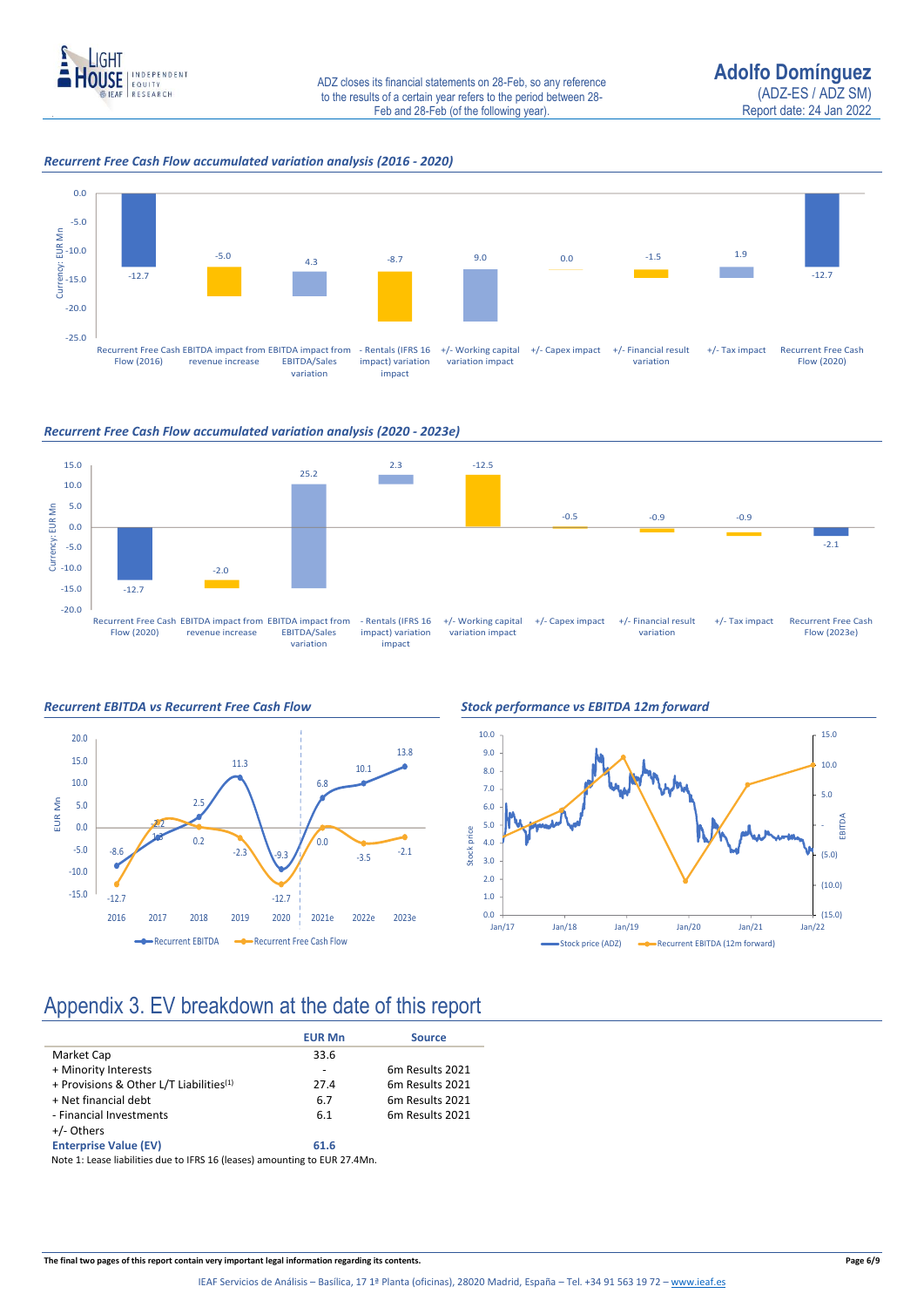

### Appendix 4. Historical performance (1)(2)

| <b>Historical performance</b>   |           |           |           |          |          |          |           |         |         |         |           |          |         |        | <b>CAGR</b> |        |
|---------------------------------|-----------|-----------|-----------|----------|----------|----------|-----------|---------|---------|---------|-----------|----------|---------|--------|-------------|--------|
| (EUR Mn)                        | 2010      | 2011      | 2012      | 2013     | 2014     | 2015     | 2016      | 2017    | 2018    | 2019    | 2020      | 2021e    | 2022e   | 2023e  | $10 - 20$   | 20-23e |
| <b>Total Revenues</b>           | 166.9     | 156.1     | 152.1     | 134.9    | 124.1    | 108.4    | 113.2     | 117.0   | 114.9   | 117.3   | 67.5      | 94.5     | 108.3   | 116.3  | $-8.7%$     | 19.9%  |
| <b>Total Revenues growth</b>    | $-6.8%$   | $-6.5%$   | $-2.6%$   | $-11.3%$ | $-8.0\%$ | $-12.6%$ | 4.4%      | 3.3%    | $-1.7%$ | 2.0%    | $-42.5%$  | 40.1%    | 14.5%   | 7.4%   |             |        |
| <b>EBITDA</b>                   | 10.3      | 1.6       | (5.3)     | (2.5)    | (1.5)    | (17.9)   | (8.6)     | (2.2)   | 1.3     | 11.3    | (6.8)     | 1.8      | 10.1    | 13.8   | $-10.3%$    | 59.2%  |
| EBITDA growth                   | $-46.5%$  | $-84.7%$  | $-437.4%$ | 53.1%    | 40.0%    | n.a.     | 52.1%     | 74.2%   | 158.0%  | 785.6%  | $-160.1%$ | 126.3%   | 461.2%  | 37.6%  |             |        |
| EBITDA/Sales                    | 6.1%      | 1.0%      | n.a.      | n.a.     | n.a.     | n.a.     | n.a.      | n.a.    | 1.1%    | 9.7%    | n.a.      | 1.9%     | 9.3%    | 11.9%  |             |        |
| <b>Net Profit</b>               | (4.5)     | (9.3)     | (23.9)    | (10.3)   | (11.0)   | 8.0      | (22.7)    | (6.9)   | (0.5)   | (8.3)   | (19.3)    | (7.5)    | (0.4)   | 2.0    | $-15.7%$    | 28.2%  |
| Net Profit growth               | $-563.1%$ | $-106.1%$ | $-158.4%$ | 57.1%    | $-7.5%$  | 172.2%   | $-384.8%$ | 69.8%   | 92.7%   | n.a.    | $-132.5%$ | 61.1%    | 94.9%   | 632.9% |             |        |
| Adjusted number shares (Mn)     | 9.1       | 9.1       | 9.1       | 9.1      | 9.1      | 9.1      | 9.1       | 9.0     | 9.2     | 9.2     | 9.2       | 9.3      | 9.3     | 9.3    |             |        |
| EPS (EUR)                       | $-0.49$   | $-1.01$   | $-2.62$   | $-1.12$  | $-1.21$  | 0.87     | $-2.48$   | $-0.76$ | $-0.05$ | $-0.90$ | $-2.10$   | $-0.81$  | $-0.04$ | 0.22   | $-15.6%$    | 28.1%  |
| EPS growth                      | n.a.      | n.a.      | n.a.      | 57.1%    | $-7.5%$  | n.a.     | n.a.      | 69.4%   | 92.9%   | n.a.    | n.a.      | 61.3%    | 94.9%   | n.a.   |             |        |
| Ord. EPS (EUR)                  | $-0.60$   | $-1.83$   | $-3.62$   | $-1.32$  | $-0.42$  | $-2.98$  | $-1.37$   | $-0.76$ | 0.07    | $-0.01$ | $-2.37$   | $-0.23$  | 0.00    | 0.22   | $-14.7%$    | 27.9%  |
| Ord. EPS growth                 | n.a.      | n.a.      | $-97.5%$  | 63.4%    | 68.0%    | n.a.     | 53.8%     | 44.9%   | n.a.    | n.a.    | n.a.      | 90.1%    | n.a.    | n.a.   |             |        |
| CAPEX                           | (9.0)     | (6.2)     | (0.7)     | (1.6)    | (2.0)    | (2.4)    | (2.0)     | (0.9)   | (0.8)   | (2.6)   | (2.0)     | (2.1)    | (2.4)   | (2.5)  |             |        |
| CAPEX/Sales %                   | 5.4%      | 4.0%      | 0.5%      | 1.2%     | 1.6%     | 2.2%     | 1.8%      | 0.8%    | 0.7%    | 2.2%    | 3.0%      | 2.2%     | 2.2%    | 2.2%   |             |        |
| <b>Free Cash Flow</b>           | 5.0       | (11.3)    | 24.9      | 8.9      | (5.3)    | 24.9     | (12.6)    | 4.5     | 1.6     | (2.3)   | (10.2)    | (4.9)    | (3.5)   | (2.1)  | $-15.0%$    | 41.1%  |
| ND/EBITDA $(x)^{(3)}$           | 0.5x      | 14.0x     | n.a.      | n.a.     | n.a.     | n.a.     | n.a.      | n.a.    | $-9.4x$ | $-0.9x$ | n.a.      | 2.3x     | 0.8x    | 0.7x   |             |        |
| P/E(x)                          | n.a.      | n.a.      | n.a.      | n.a.     | n.a.     | 3.8x     | n.a.      | n.a.    | n.a.    | n.a.    | n.a.      | n.a.     | n.a.    | 16.6x  |             |        |
| EV/Sales (x)                    | 0.53x     | 0.37x     | 0.33x     | 0.48x    | 0.45x    | 0.10x    | 0.31x     | 0.28x   | 0.47x   | 0.64x   | 0.96x     | 0.65x    | 0.57x   | 0.53x  |             |        |
| $EV/EBITDA (x)^{(3)}$           | 8.6x      | 36.5x     | n.a.      | n.a.     | n.a.     | n.a.     | n.a.      | n.a.    | 42.4x   | 6.6x    | n.a.      | 34.3x    | 6.1x    | 4.4x   |             |        |
| Absolute performance            | n.a.      | $-38.5%$  | $-24.1%$  | 44.8%    | $-12.4%$ | $-30.4%$ | $-4.9%$   | 62.2%   | 29.7%   | 2.6%    | $-35.9%$  | $-16.3%$ |         |        |             |        |
| Relative performance vs Ibex 35 | n.a.      | $-29.2%$  | $-20.4%$  | 19.2%    | $-15.5%$ | $-25.1%$ | $-3.0%$   | 51.0%   | 52.5%   | $-8.2%$ | $-24.2%$  | $-22.4%$ |         |        |             |        |

Note 1: The multiples are historical, calculated based on the price and EV at the end of each year, except (if applicable) in the current year, when multiples would be given at current prices. The absolute and relative behavior corresponds to each exercise (1/1 to 31/12). The source, both historical multiples and the evolution of the price, is Factset.

Note 2: Financial projections include IFRS 16 adjustments. FY 19 EBITDA is c. EUR 9.1Mn higher due to IFRS 16.

Note 3: All ratios and multiples on EBITDA refer to total EBITDA (not to recurrent EBITDA).

### Appendix 5. Main peers 2021e

|                             |                              | <b>Affordable Luxury players</b> |        |                                   |                  |         | <b>Specialised Retail Holdings</b> |                 |                       |               |         |            |
|-----------------------------|------------------------------|----------------------------------|--------|-----------------------------------|------------------|---------|------------------------------------|-----------------|-----------------------|---------------|---------|------------|
|                             |                              |                                  |        |                                   |                  |         |                                    |                 |                       |               |         |            |
|                             |                              |                                  |        |                                   | <b>Burberry</b>  |         |                                    |                 | <b>Capri Holdings</b> |               |         |            |
|                             | <b>EUR Mn</b>                | <b>SMCP SA</b>                   |        | <b>Ted Baker PLC Hugo Boss AG</b> | <b>Group PLC</b> | Average | <b>PVH Corp</b>                    | <b>Tapestry</b> | Ltd                   | <b>Kering</b> | Average | <b>ADZ</b> |
|                             | <b>Ticker (Factset)</b>      | SMCP-FR                          | TED-GB | BOSS-DE                           | BRBY-GB          |         | PVH-US                             | TPR-US          | CPRI-US               | KER-FR        |         | ADZ-ES     |
| <b>Market</b><br>data       | <b>Country</b>               | France                           | UK     | Germany                           | UK               |         | <b>USA</b>                         | <b>USA</b>      | UK                    | France        |         | Spain      |
|                             | Market cap                   | 535.8                            | 209.1  | 3,712.9                           | 9,192.9          |         | 5,932.7                            | 9,003.0         | 7,108.6               | 83,394.6      |         | 33.6       |
|                             | <b>Enterprise value (EV)</b> | 1,324.0                          | 357.9  | 4,519.9                           | 9,465.4          |         | 8,618.7                            | 10,522.6        | 9,659.9               | 88,472.9      |         | 61.6       |
|                             | <b>Total Revenues</b>        | 1,040.7                          | 551.4  | 2,760.6                           | 3,347.8          |         | 8,017.6                            | 5,064.2         | 4,772.2               | 17,032.8      |         | 94.5       |
|                             | <b>Total Revenues growth</b> | 33.9%                            | 31.1%  | 41.9%                             | 19.6%            | 31.6%   | 27.5%                              | 15.8%           | 33.4%                 | 30.0%         | 26.7%   | 40.1%      |
|                             | 2y CAGR (2021e - 2023e)      | 8.6%                             | 16.8%  | 10.8%                             | 7.0%             | 10.8%   | 4.9%                               | 9.6%            | 9.2%                  | 9.6%          | 8.3%    | 10.9%      |
|                             | <b>EBITDA</b>                | 241.5                            | 44.8   | 571.3                             | 948.7            |         | 1,081.6                            | 1,158.0         | 1,069.1               | 6,147.8       |         | 1.8        |
|                             | <b>EBITDA growth</b>         | 42.5%                            | 505.5% | 148.7%                            | 14.6%            | 177.8%  | 343.8%                             | 142.1%          | 113.9%                | 34.4%         | 158.6%  | 126.3%     |
|                             | 2y CAGR (2021e - 2023e)      | 13.0%                            | 66.7%  | 14.6%                             | 8.5%             | 25.7%   | 3.8%                               | 10.0%           | 10.5%                 | 11.1%         | 8.8%    | n.a.       |
|                             | <b>EBITDA/Revenues</b>       | 23.2%                            | 8.1%   | 20.7%                             | 28.3%            | 20.1%   | 13.5%                              | 22.9%           | 22.4%                 | 36.1%         | 23.7%   | 1.9%       |
|                             | <b>EBIT</b>                  | 66.8                             | (25.0) | 219.6                             | 588.4            |         | 799.0                              | 965.3           | 870.5                 | 4,776.0       |         | (6.2)      |
|                             | <b>EBIT growth</b>           | n.a.                             | 67.3%  | 274.9%                            | 18.3%            | 120.2%  | n.a.                               | 271.9%          | 178.2%                | 52.3%         | 167.5%  | 64.6%      |
|                             | 2y CAGR (2021e - 2023e)      | 32.6%                            | 96.2%  | 26.0%                             | 11.5%            | 41.6%   | 6.0%                               | 11.6%           | 12.8%                 | 12.9%         | 10.8%   | 70.3%      |
|                             | <b>EBIT/Revenues</b>         | 6.4%                             | n.a.   | 8.0%                              | 17.6%            | 10.7%   | 10.0%                              | 19.1%           | 18.2%                 | 28.0%         | 18.8%   | n.a.       |
|                             | <b>Net Profit</b>            | 21.0                             |        | 126.0                             | 429.8            |         | 591.7                              | 735.2           | 715.6                 | 3,180.8       |         | (7.5)      |
| Basic financial information | <b>Net Profit growth</b>     | 120.5%                           | 100.0% | 157.4%                            | $-4.2%$          | 93.4%   | 159.1%                             | 227.9%          | n.a.                  | 47.2%         | 144.8%  | 61.1%      |
|                             | 2y CAGR (2021e - 2023e)      | 68.9%                            | n.a.   | 32.4%                             | 12.0%            | 37.8%   | 6.2%                               | 12.9%           | 12.4%                 | 14.2%         | 11.4%   | 50.6%      |
|                             | <b>CAPEX/Sales %</b>         | 4.9%                             | 3.5%   | 4.7%                              | 6.5%             | 4.9%    | 3.2%                               | 2.0%            | 4.0%                  | 6.4%          | 3.9%    | 2.2%       |
|                             | <b>Free Cash Flow</b>        | 28.5                             | (56.4) | 197.7                             | 491.2            |         | 330.3                              | 1,064.3         | 572.1                 | 3,108.5       |         | (4.9)      |
|                             | <b>Net financial debt</b>    | 784.7                            | 152.2  | 1,057.3                           | (1,022.7)        |         | 1,315.9                            | 1,255.5         | 679.9                 | 941.2         |         | 4.1        |
|                             | ND/EBITDA (x)                | 3.2                              | 3.4    | 1.9                               | n.a.             | 2.8     | 1.2                                | 1.1             | 0.6                   | 0.2           | 0.8     | 0.6        |
|                             | Pay-out                      | 0.0%                             | n.a.   | 44.9%                             | 53.4%            | 32.8%   | 0.5%                               | 11.2%           | 0.0%                  | 41.7%         | 13.4%   | 0.0%       |
|                             | P/E(x)                       | 24.5                             | n.a.   | 29.6                              | 21.7             | 25.2    | 10.3                               | 12.5            | 10.0                  | 27.8          | 15.2    | n.a.       |
|                             | P/BV(x)                      | 0.5                              | n.a.   | 4.1                               | 4.8              | 3.1     | 1.3                                | 3.1             | 3.0                   | 6.5           | 3.5     | 2.0        |
|                             | <b>EV/Revenues (x)</b>       | 1.3                              | 0.6    | 1.6                               | 2.8              | 1.6     | 1.1                                | 2.1             | 2.0                   | 5.2           | 2.6     | 0.7        |
|                             | EV/EBITDA (x)                | 5.5                              | 8.0    | 7.9                               | 10.0             | 7.8     | 8.0                                | 9.1             | 9.0                   | 14.4          | 10.1    | 9.1        |
| <b>Multiples and Ratios</b> | EV/EBIT (x)                  | 19.8                             | n.a.   | 20.6                              | 16.1             | 18.8    | 10.8                               | 10.9            | 11.1                  | 18.5          | 12.8    | n.a.       |
|                             | <b>ROE</b>                   | 2.0                              | n.a.   | 14.0                              | 22.0             | 12.7    | 13.0                               | 30.1            | 29.4                  | 23.2          | 23.9    | n.a.       |
|                             | FCF Yield (%)                | 5.3                              | n.a.   | 5.3                               | 5.3              | 5.3     | 5.6                                | 11.8            | 8.0                   | 3.7           | 7.3     | 0.1        |
|                             | <b>DPS</b>                   | 0.00                             | 0.00   | 0.82                              | 0.57             | 0.35    | 0.04                               | 0.30            | 0.00                  | 10.61         | 2.74    | 0.00       |
|                             | <b>Dvd Yield</b>             | 0.0%                             | 0.0%   | 1.6%                              | 2.5%             | 1.0%    | 0.0%                               | 0.9%            | 0.0%                  | 1.6%          | 0.6%    | 0.0%       |

Note 1: Financial data, multiples and ratios based on market consensus (Factset). In the case of the company analyzed, own estimates (Lighthouse).

Note 2: All ratios and multiples on EBITDA refer to total EBITDA (not to recurrent EBITDA).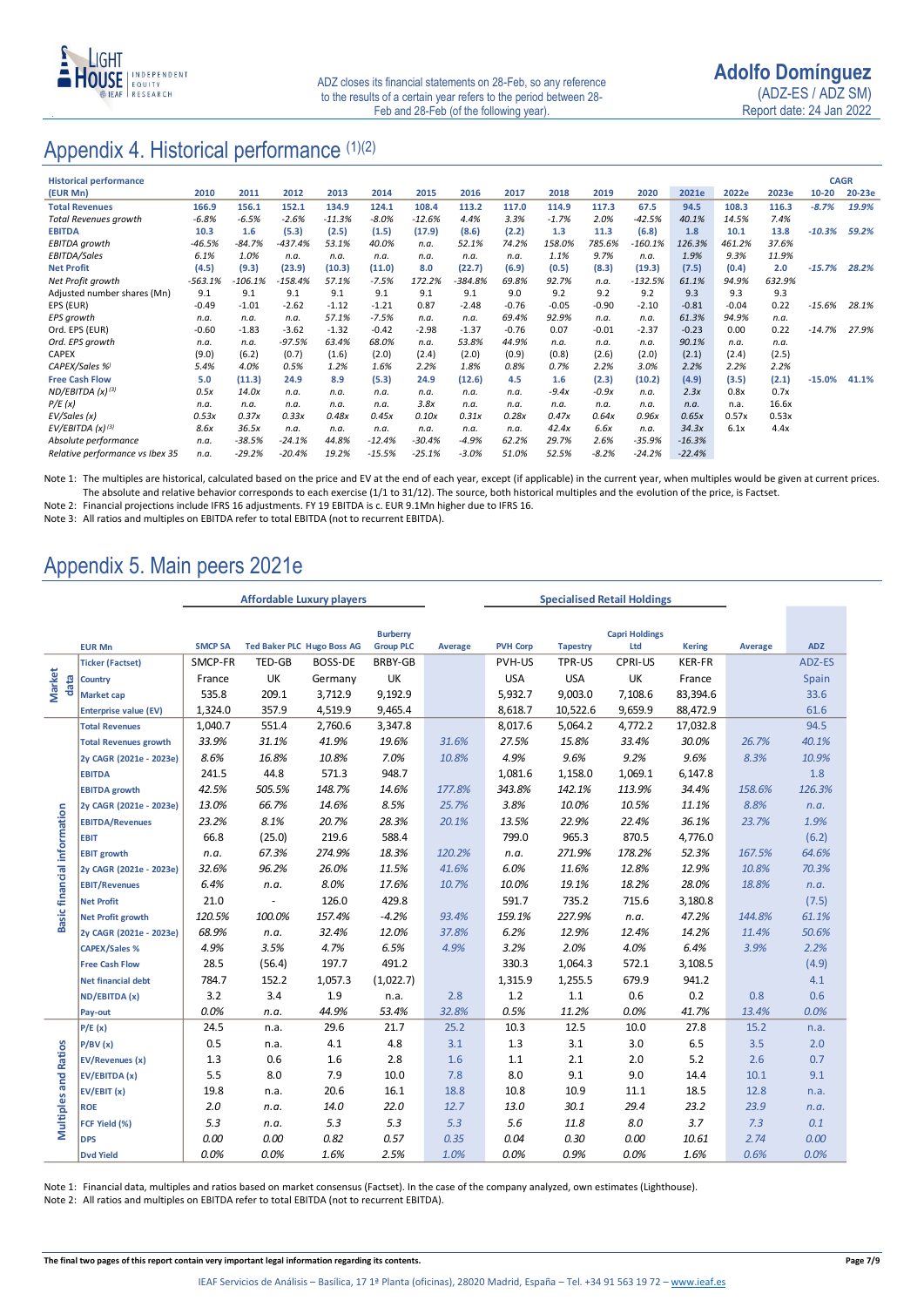

### IMPORTANT LEGAL INFORMATION REGARDING THIS REPORT

### **LIGHTHOUSE**

Lighthouse is a project of IEAF Servicios de Análisis S.L.U. Lighthouse is a research project funded by Bolsas y Mercados Españoles S.A. Lighthouse aims to improve the research coverage of the "orphan stocks" of the Spanish market: those which lack real and continuous research coverage. Lighthouse reports will not include valuation and target price. Lighthouse does not seek to provide investment advice to any natural or legal person. For this reason, Lighthouse will not provide a valuation, target price or investment recommendation for any of the securities analysed.

IEAF Servicios de Análisis S.L.U. is a Spanish company whose corporate purpose is:

1º) To provide information and financial analysis regarding securities issued by any class of legal person traded or not on official secondary markets, and especially (but not exclusively) those securities which are not the object of the recurrent provision of information and analysis by financial analysts who participate in the markets.

2º) To publicise and update the aforementioned financial reports and analysis, in addition to the monitoring and following of the securities on which the information and analysis is provided.

3<sup>o</sup>) To prepare studies and projects aimed at proposing and implementing measures to improve the information and financial analysis of securities traded on official secondary markets.

IEAF Servicios de Análisis S.L.U. is a company whose sole shareholder is the Instituto Español de Analistas Financieros (IEAF), a professional, not for profit association.

#### **DISCLAIMER**

The Instituto Español de Analistas Financieros (IEAF) hereby certifies that the analyst of IEAF Servicios de Análisis S.L.U. whose name figures as the author of this report, expresses views that reflect their personal and independent opinion of the company analysed without these implying, either directly or indirectly, a personalised recommendation of the company analysed for purposes of providing investment advice. This report is based on the preparation of detailed financial projections from information available to the public and following traditional fundamental research methodology (i.e. it is not a technical or quantitative analysis report). For the analysis methodology used in the preparation of this report, please contact the analyst directly; contact details are included on the front page of this report.

The report includes basic information regarding the main parameters to be used by an investor when making their own valuation (whether by discounted cash flows or multiples). These parameters are the personal opinion or estimate of the analyst. The person receiving this report should use their own judgement when using these parameters and should consider them as another element in their decision-making process in respect of investment. These parameters do not represent a personalised investment recommendation.

#### **Rules governing confidentiality and conflicts of interest**

None of the following rules governing confidentiality and conflicts of interest (12) is applicable to this report:

1. This report is non-independent research as it has been commissioned by the company analysed (issuer).

2. In the last 12 months, the Instituto Español de Analistas Financieros or its subsidiary, IEAF Servicios de Análisis S.L.U., has had Investment Banking mandates or has managed or comanaged a public offering of the securities of the issuer, or has received compensation from said issuer for Investment Banking services, that exclude brokerage services for prepaid fees.

3. In the next 6 months, the Instituto Español de Analistas Financieros or its subsidiary, IEAF Servicios de Análisis S.L.U., expects to receive or intends to obtain compensation for Investment Banking services provided to this company that exclude brokerage services for prepaid fees.

4. The Investment Analyst or a member of the Research Department or a member of their household has a long position in the shares or derivatives of the corresponding issuer.

5. The Investment Analyst or a member of the Research Department or a member of their household has a short position in the shares or derivatives of the corresponding issuer.

6. At the date of publication, the Instituto Español de Analistas Financieros or its subsidiary, IEAF Servicios de Análisis S.L.U. held a long position of over 0.5% of the issuer's capital.

7. At the date of publication, the Instituto Español de Analistas Financieros or its subsidiary, IEAF Servicios de Análisis S.L.U. held a short position of over 0.5% of the issuer's capital.

8. At the end of the month immediately prior to the publication of this report, or of the previous month if the report is published in the ten days following the end of the month, the company analysed (the issuer) or any of its subsidiaries held 5% or more of any class of equity security of the Instituto Español de Analistas Financieros or its subsidiary, IEAF Servicios de Análisis S.L.U.

9. A senior director or officer of the Instituto Español de Analistas Financieros or its subsidiary, IEAF Servicios de Análisis S.L.U., or a member of their department is a director, officer, advisor or member of the Board of Directors of the issuer and/or one of its subsidiaries.

10. The Instituto Español de Analistas Financieros or its subsidiary, IEAF Servicios de Análisis S.L.U., acts as broker for the Issuer for the corresponding prepaid fees.

11. The contents of this report related to the financial analysis, financial projections, valuation, investment summary and opinion of the analyst have been reviewed by the issuer prior to its publication.

12. The issuer has made changes to the contents of this report prior to its distribution.

The Investment Analysts who have prepared this Investment Analysis are employees of IEAF Servicios de Análisis S.L.U. These analysts have received (or will receive) compensation according to the general earnings of IEAF Servicios de Análisis S.L.U. To obtain a copy of the Code of Conduct of IEAF Servicios de Análisis S.L.U. (in respect of the Management of Conflicts of Interest in the research department), please use the e-mail address secretaria@ieaf.es or consult the contents of this Code at [www.ieaf.es.](https://www.ieaf.es/images/IEAF/LIGHTHOUSE/IEAF_LIGHTHOUSE_CodigoDeConducta.pdf) 

IEAF Servicios de Análisis S.L.U. is compensated by Bolsas y Mercados Españoles, S.A. for the preparation of this report. This report should be considered as just another element in the taking of investment decisions.

### **A report issued by IEAF servicios de análisis S.L.U.**

All rights reserved. The unauthorised use or distribution of this report is prohibited. This document has been prepared and distributed, according to the provisions of the MiFID II by IEAF Servicios de Análisis S.L.U. Its corporate activity is regulated by the CNMV (the Spanish Securities Exchange Commission). The information and opinions expressed in this document do not represent nor are they intended to represent an offer or a solicitation to buy or sell the securities (in other words, the securities mentioned in this report and related warrants, options, rights or interests). The information and opinions contained in this document are based upon information available to the public and have been obtained from sources believed to be reliable by IEAF Servicios de Análisis S.L.U., but no guarantee is given regarding their accuracy or completeness. All comments and estimates reflect solely the opinion of IEAF Servicios de Análisis S.L.U. and do not offer any implicit or explicit guarantee. All the opinions expressed are subject to change without prior warning. This document does not take into account the specific investment objectives, financial position, risk profile or other specific aspects of the person who receives this document, and accordingly they should exercise their own judgement in this respect. Neither the Instituto Español de Analistas Financieros nor its subsidiary, IEAF Servicios de Análisis S.L.U., assumes any responsibility for direct or indirect losses arising from the use of the published research, except in the event of negligent conduct by IEAF Servicios de Análisis S.L.U. The information contained in this report is approved for distribution to professional clients, eligible counterparties and professional advisers, but not for distribution to private individuals or retail clients. Its reproduction, distribution or